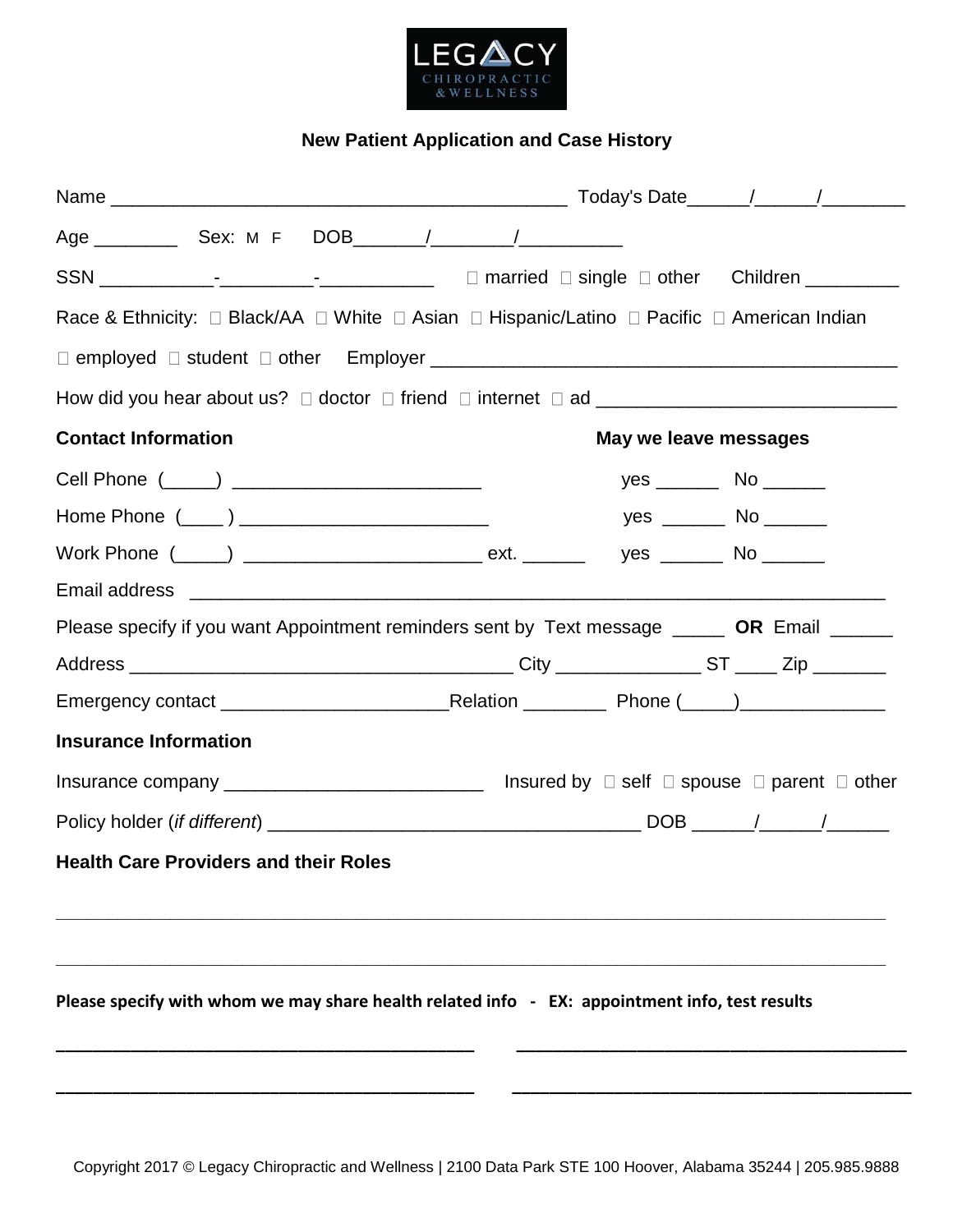| <b>Medication History</b> |  |
|---------------------------|--|
|---------------------------|--|

| Past prescription drugs                                                                                                                                                                                                           |      | Current prescription drugs |      |
|-----------------------------------------------------------------------------------------------------------------------------------------------------------------------------------------------------------------------------------|------|----------------------------|------|
| Vitamins, Homeopathics & Herbs                                                                                                                                                                                                    |      | Allergies (drugs, foods)   |      |
| <b>Medical History</b>                                                                                                                                                                                                            |      |                            |      |
| Surgeries/Hospitalizations                                                                                                                                                                                                        | Date | X-ray/MRI/CT               | Date |
| Past/Recent Illness                                                                                                                                                                                                               | Date | Trauma/Injuries            | Date |
| Family History Dunknown<br>Maternal                                                                                                                                                                                               |      | Paternal                   |      |
| <b>Social History</b>                                                                                                                                                                                                             |      |                            |      |
| Pregnancy status: □ no □ never □ trying □ due _____/____/_______________________<br>Stretching: □ none □ yoga □ some<br>Alcohol: Y N Drinks/week _______<br>Smoking status: □ current □ quit □ never □ decline Packs/day ________ |      |                            |      |

 **Dr. Initia**l\_\_\_\_\_\_\_\_\_